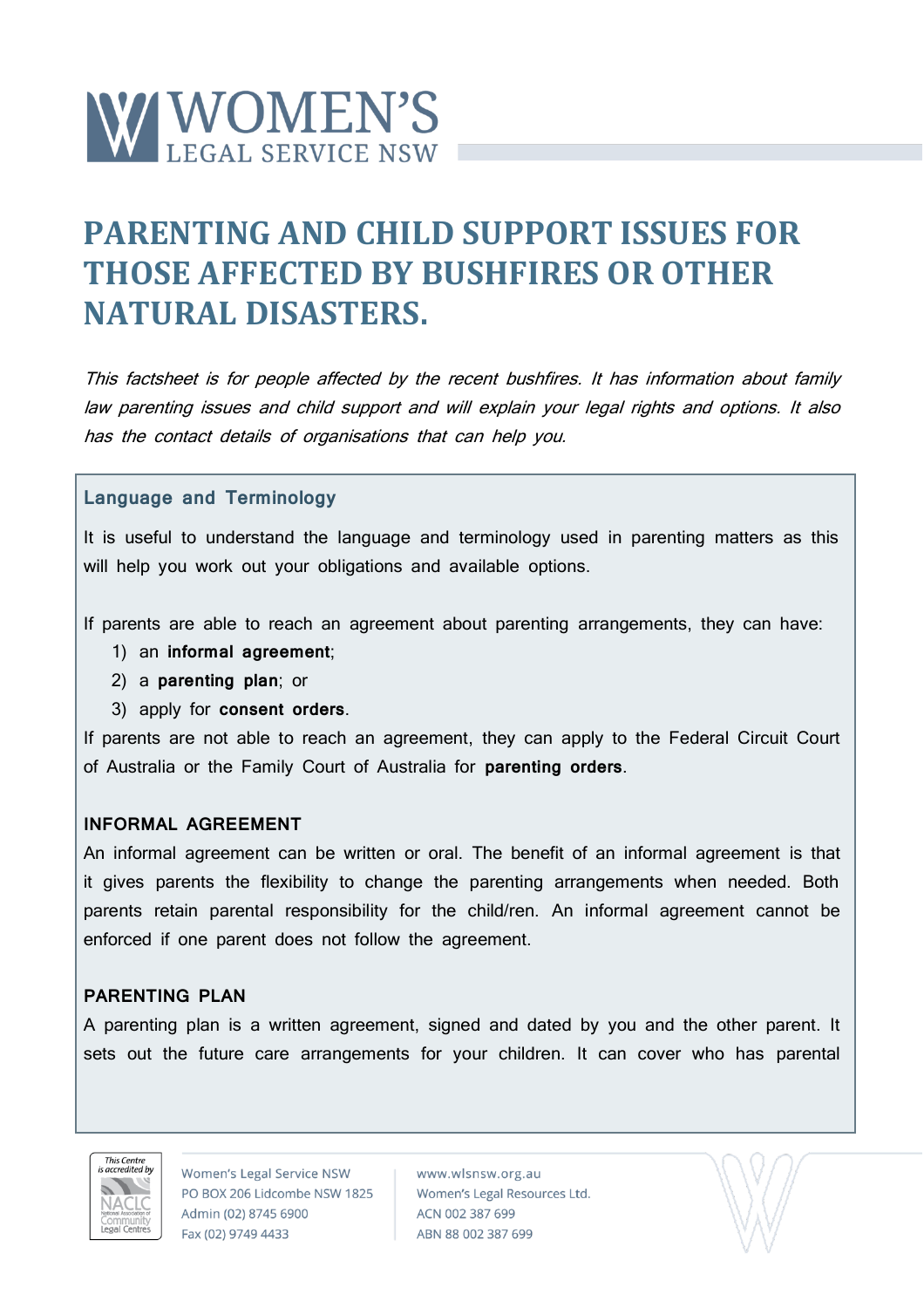responsibility for the child, who the child lives with, spends time with and communicates with, child support payments and other issues.

Parenting plans are not legally binding and cannot be enforced if one parent does not follow the agreement. However, the Court will consider the arrangements in a parenting plan if your case later goes to Court.

#### **CONSENT ORDERS**

If parents want legally enforceable orders, they can ask the Family Court to make orders that reflect the agreement they've reached. These are called consent orders and are legally enforceable. Consent orders are difficult to change without agreement between the parents to change the orders or without a significant change in circumstances, which is the test the court needs a parent to establish before the court will consider changing consent orders.

### **PARENTING ORDERS**

If parents can't reach an agreement, they can apply to the Federal Circuit Court of Australia or the Family Court of Australia for parenting orders. The Court will make a decision based on the best interests of the child. Parenting orders are legally enforceable.

# **I have not been able to follow an informal agreement, parenting plan or parenting order because of the bushfires (or other natural disaster). What should I do?**

The court cannot enforce an informal agreement or a parenting plan so if you are not able to follow an informal agreement or a parenting plan, you can't be punished by the court. However, it is possible the other parent will apply to the court for a parenting order if they are not seeing the children. If you are served with (given) an application for parenting orders, it's important to explain to the court how and why the bushfires stopped you from following the informal agreement or a parenting plan and how up until the fire, you were following the agreement you had in place.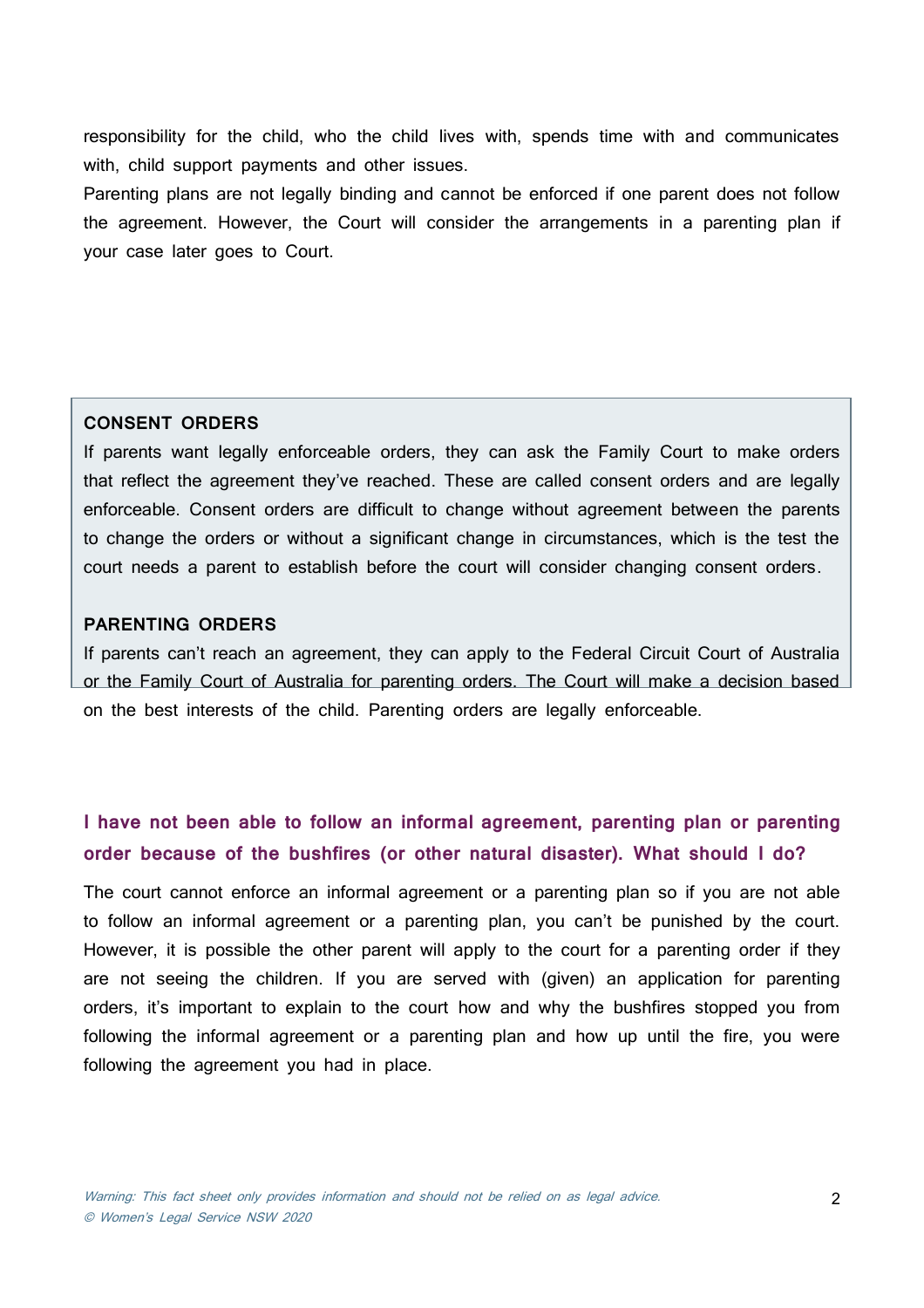Unless you have concerns for the safety of your children when they are with their other parent, it is important to help the children stay in touch with the other parent so their relationship can continue until the children are able to see the other parent again in person.

Parenting orders (including consent orders) are enforceable, meaning that a person is required by law to comply with (follow) them. Sometimes though, it's not possible but in these cases, you will have to show the court that you have a reasonable excuse for not complying. In the case of a bushfire emergency, you will need to show the court how and why the bushfires stopped you from complying with the orders.

Get legal advice if you are worried about your children's safety when they are with the other parent.

### **My situation has changed because of the bushfires (or other natural disaster) and I need to change my parenting order or parenting plan. How do I do this?**

The Family Law Act requires all decisions to be in the best interests of the children. It's important that any proposal you have is in the best interests of your children.

If it's safe to talk with the other parent, discuss the changes you wish to make to your parenting order or parenting plan, including whether it's for a short period or long term and see if you can come to an agreement. If it's not safe to talk, put your reasons for the changes in writing.

If you reach an agreement, put the agreement in writing. You can change a parenting plan by making a new one which is dated and signed by both parents. If you have a parenting order that was made on or after 1 July 2006 and both parents agree on the changes, you can change the order by making a parenting plan. The parenting plan can over-ride the entire parenting order or it can over-ride just some of it. it's important to make clear in the parenting plan what you are intending to change.

If you can't reach an agreement and you have court orders, you will need to get the order varied to show the new arrangements. You will need to show the court that the need to change the order is urgent and that the usual requirement to do family dispute resolution (mediation) before applying to the court is not appropriate. You will also need to show the court that the natural disasters have meant there has been a substantial and significant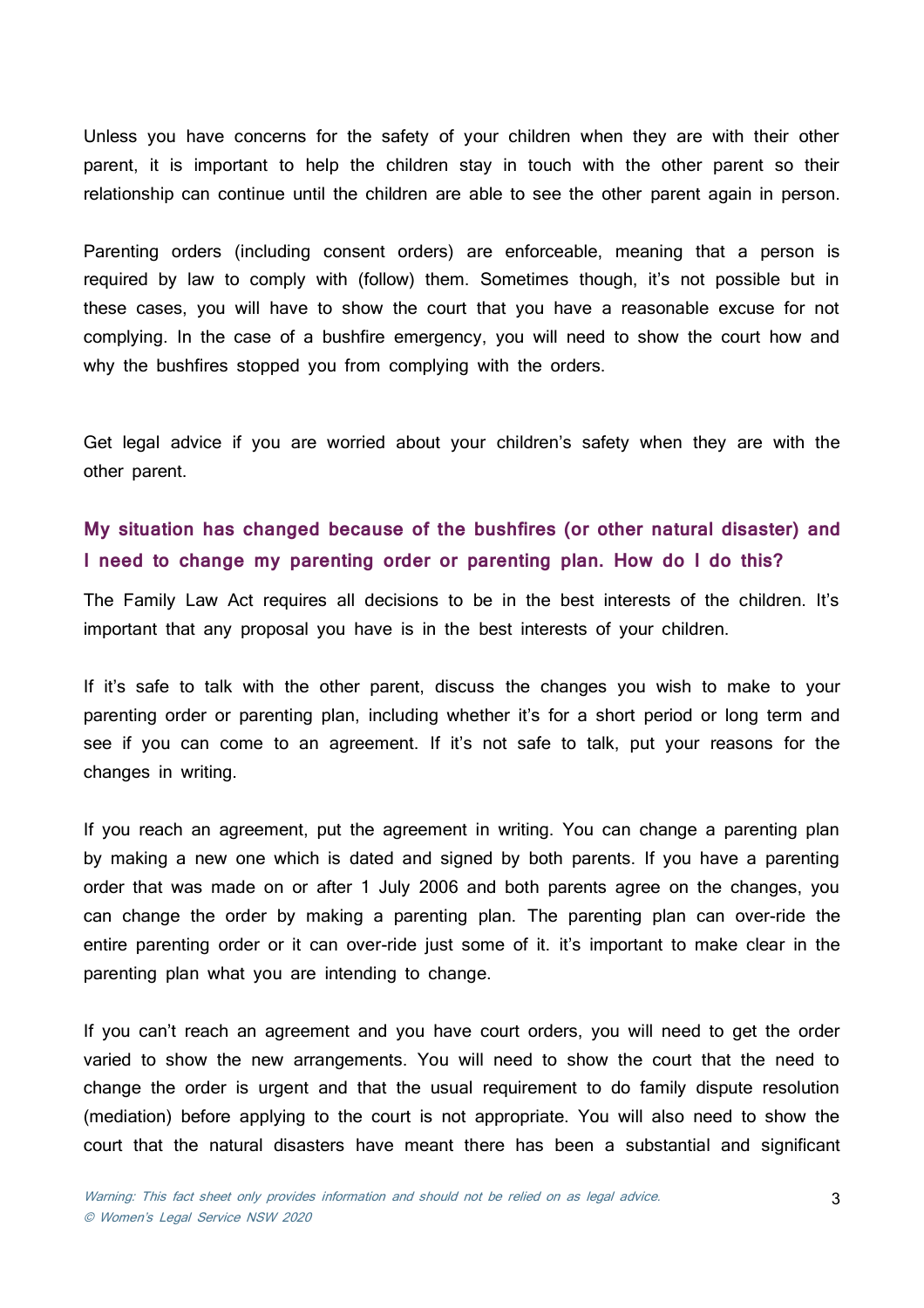change in circumstances which mean it is appropriate for the court to make new orders and that your proposal is in the best interests of the child.

# **The children seem really affected by the bushfires (or other natural disaster) and don't want to leave me to spend time with their other parent. What should I do?**

When children suffer trauma, they may regress (go backwards in their development) and may not wish to be apart from the parent they spend most of their time with. If it's safe to do so, try to talk with the other parent about how the children are feeling, perhaps with the help of a counsellor. You could also send the other parent an email or a text message which explains how the children are feeling and that you'd like to keep them with you for a few weeks while things settle down. Consider whether there are other ways the children could keep in contact with the other parent during this time, like by phone or by the other parent visiting the child.

If you have a parenting order (including consent orders), it is possible that the other parent will ask the court to enforce the orders if you are not complying with them. You will need to explain to the court the reasons why you have not been able to comply with the orders and the court will decide whether your reason is a reasonable one. You can also explain any alternative temporary arrangements you proposed.

# **I want or need to move my children from a bushfire (or other natural disaster) affected area? Do I need the other parent's permission?**

Whether or not you need the other parent's permission to move will depend on the type of agreement you have with the other parent and the terms of any agreement.

If you have an informal agreement or a parenting plan and it's safe to talk with the other parent, discuss your wish to move, including whether it's for a short period or long term and see if you can come to an agreement. If it's not safe to talk, put your reasons and your plan for where and for how long you intend to move in writing. If you reach an agreement, put the agreement in writing.

If there are court orders (including consent orders), it is likely that you will need to talk with the other parent before moving the children away, particularly if it will have an effect on the time the children spend with the other parent, or involves a change of school. You should obtain legal advice from a solicitor about what your obligations are under the orders. If you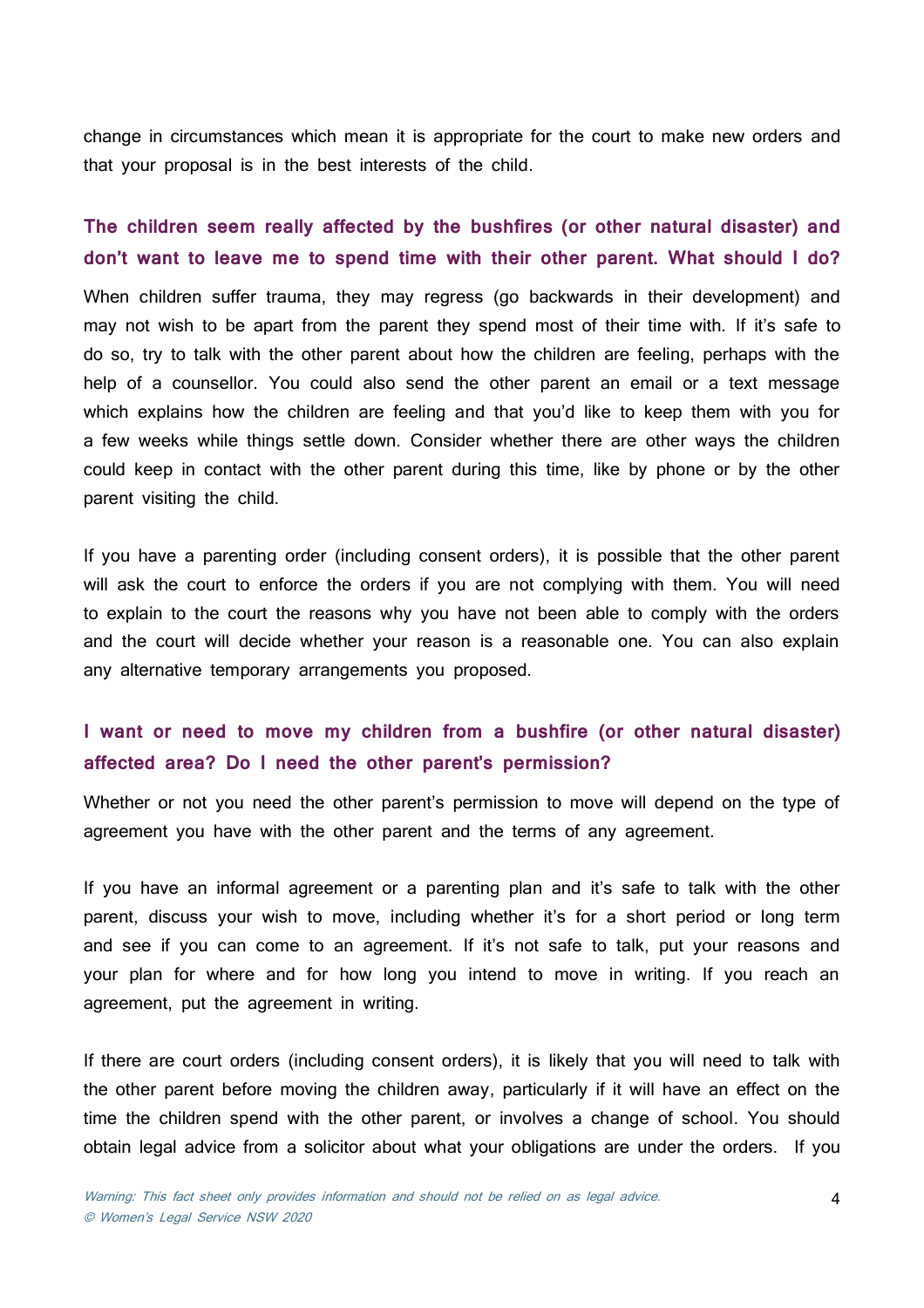can't reach an agreement and have court orders, it is likely that you will need to get the order changed (varied) to show the new arrangements. You will need to show the court that the need to change the order is urgent and that the usual requirement to do family dispute resolution (mediation) before applying to the court is not appropriate. You will also need to show the court that the bushfires have meant there has been a substantial and significant change in circumstances which mean it is appropriate for the court to make new orders and why they are in the best interests of the child.

It's important to get legal advice before moving because even without court orders in place, the other parent can apply to the court for orders requiring the children to be brought back to live in the area they usually live in.

# **I have lost my court documents or parenting plan in the bushfires (or other natural disaster). How can I get replacement copies?**

The Family Law Courts (Family Court of Australia and the Federal Circuit Court of Australia) will provide replacement copies of court documents without charge for people who have lost their documents as a result of a natural disaster.

Contact the Family Law Courts at the National Enquiry Centre on **1300 352 000** and ask for a copy of their Natural Disaster Factsheet and the form Natural Disaster Replacement Document Request. Information about how to access these forms on the internet is included in the 'Where to get help' section of this factsheet.

If you made your parenting plan with the assistance of a lawyer or a Family Relationship Centre, contact them to see if they have a copy of the parenting plan. If it is safe, you could ask the other parent if they will provide you with a copy of any lost documents.

# **My relatives or friends have died in the bushfires (or other natural disaster) and I would like to get orders that have their child live with me. Is this possible?**

It is understandable that you would like to care for the child at this time. If the child's parents have died, it is a good starting point to find out whether they had a will. The parent's will may have made an appointment of a guardian for the child in the event that they die. In NSW, if there is a guardian appointed by a will (a testamentary guardian) and there is no dispute about the appointment made under the will, then there is no need to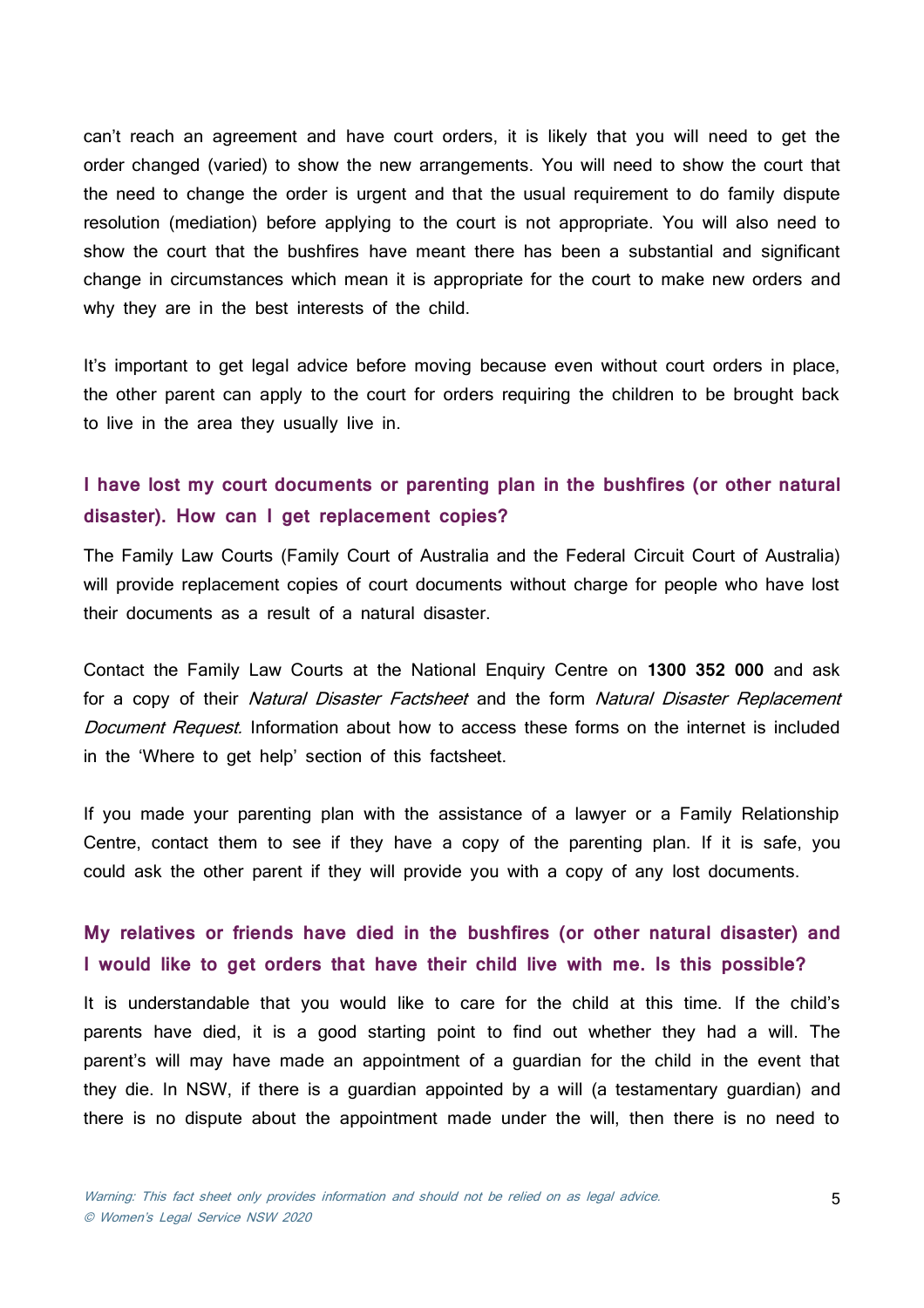apply for a Court Order about who will care for the children or where the children will live (Guardian of Infants Act 1916).

If the Department of Communities and Justice (DCJ) are involved you should contact the caseworker and let them know that you are interested in caring for the child.

If you are the grandparent of a child, you may be able to seek Parenting Orders though the Family Courts. If you are not a grandparent of the child, you may also be able to apply for Parenting Orders if the Court decides you have standing (the right to commence legal proceedings) because you meet the threshold that you are a person concerned with the care, welfare or development of a child. The Court will decide this on a case-by-case basis.

Parenting Orders can include provisions about parental responsibility (all duties, powers, responsibilities and authorities for all aspects of the child's care), where the child lives, or how the child spends time with you and important people in the child's life. The Family Courts are required to make a decision that is in the best interest of the child when deciding what Parenting Orders should be made. If the child has lost their parents in the bushfires, the Court is likely to consider:

- whether there are relatives who know the child and could take care of them;
- the relationship that exists or has existed between you and the child;
- whether the children living with you would take them away from friends and family;
- whether you would help the child stay in touch with friends and relatives; and
- the ages of the child and if they are old enough for the court to listen to their views.

An alternate option you may also consider is adoption. Adoption is dealt with under the laws of each state and territory. Adoption is a permanent legal transfer of all parental rights from biological parents to another person or couple. Adoption is one option giving a child long-term or permanent care.

The NSW Adoption Act 2000 and the NSW Adoption Regulation 2015 set out the requirements that relate to intrafamily adoption in NSW, which is adoption of a person by a step-parent or close relative. If you are neither a step-parent or relative of the child you wish to adopt, it is an offence to arrange a private adoption unless it is specifically authorised by the Community Service (CS) division of the Department of Communities and Justice. A child can be adopted if they are: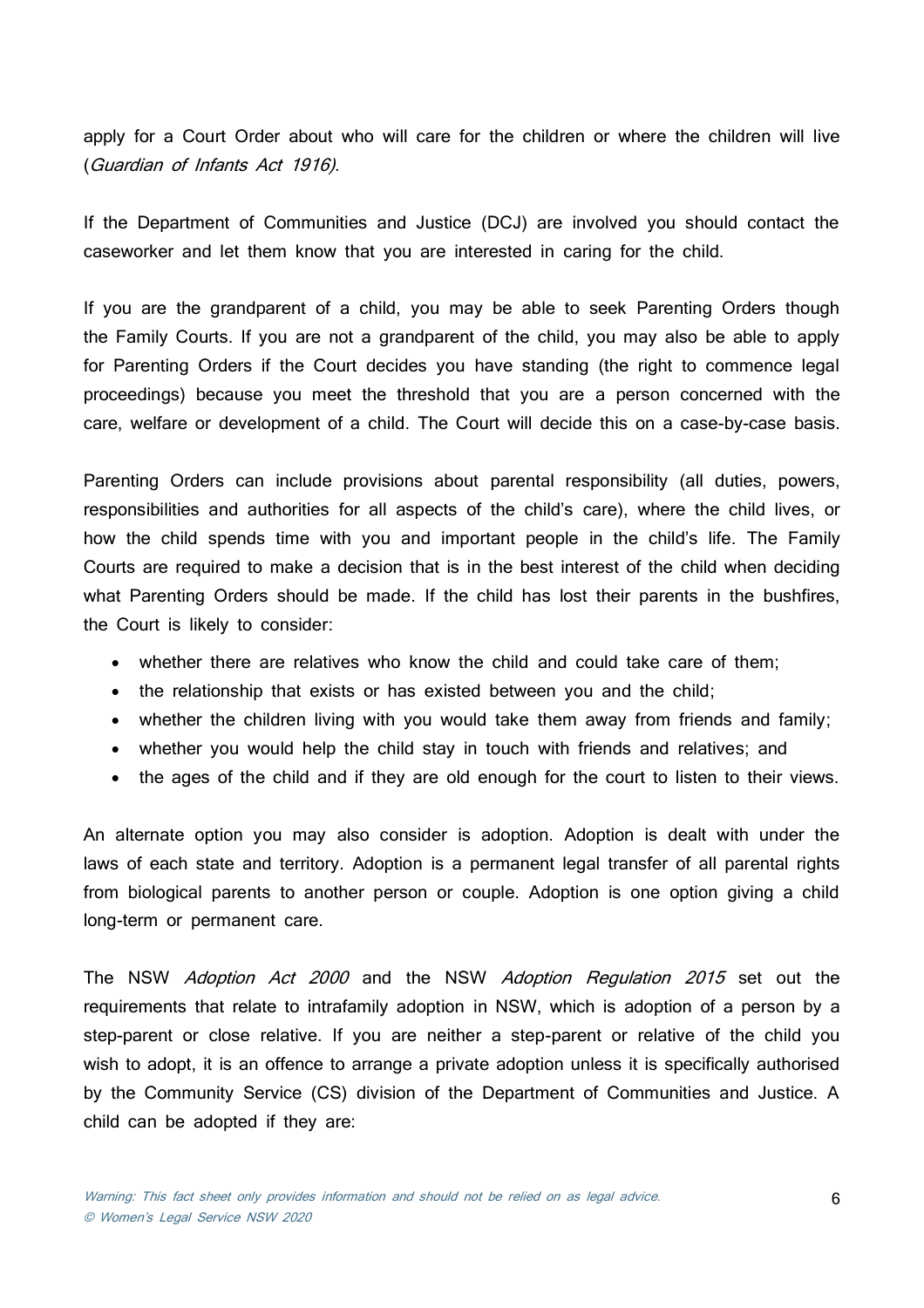- Less than 18 years old on the date the application is made; or
- 18 years or older on the date the adoption application is made and are cared for, or were cared for as a child before turning 18 by the step-parent or relative making the adoption application.

It is possible to apply for adoption by yourself or jointly as a couple in certain circumstances. Applications for adoption are heard and decided by the NSW Supreme Court. Step-parents must also apply to the Family Court for permission to adopt before making an application to the Supreme Court.

When deciding whether a child should be adopted, the Supreme Court must make a decision that is in the best interest of the child, both in childhood and later in life.

If you decide to go ahead, get legal advice before taking any action to have the child live with you.

# **My financial circumstances have changed. What happens if I cannot meet my child support obligations?**

If you have a child support assessment and the fires (or other natural disaster) have led to a change in your income as a parent either paying or receiving child support, call the child support payment hotline on **[1800](tel:1800241272) 241 272** to provide updated details.

Services Australia has provided additional support for families in bushfire affected areas. This support includes:

- Additional payment for children (a one-off payment of \$400.00 per child);
- Additional Child Care Subsidy (Temporary Financial Hardship) for short term help for families using child care and in significant financial hardship; and/ or
- Child Care Subsidy (CCS) families in bushfire declared areas have an exemption to the CCS activity for this financial year (2019-2020).

Contact the Disaster Payments Hotline on **180 22 66** to discuss the disaster recovery assistance and payments that may be available to you as well as to access Centrelink, Medicare and Child Support Services.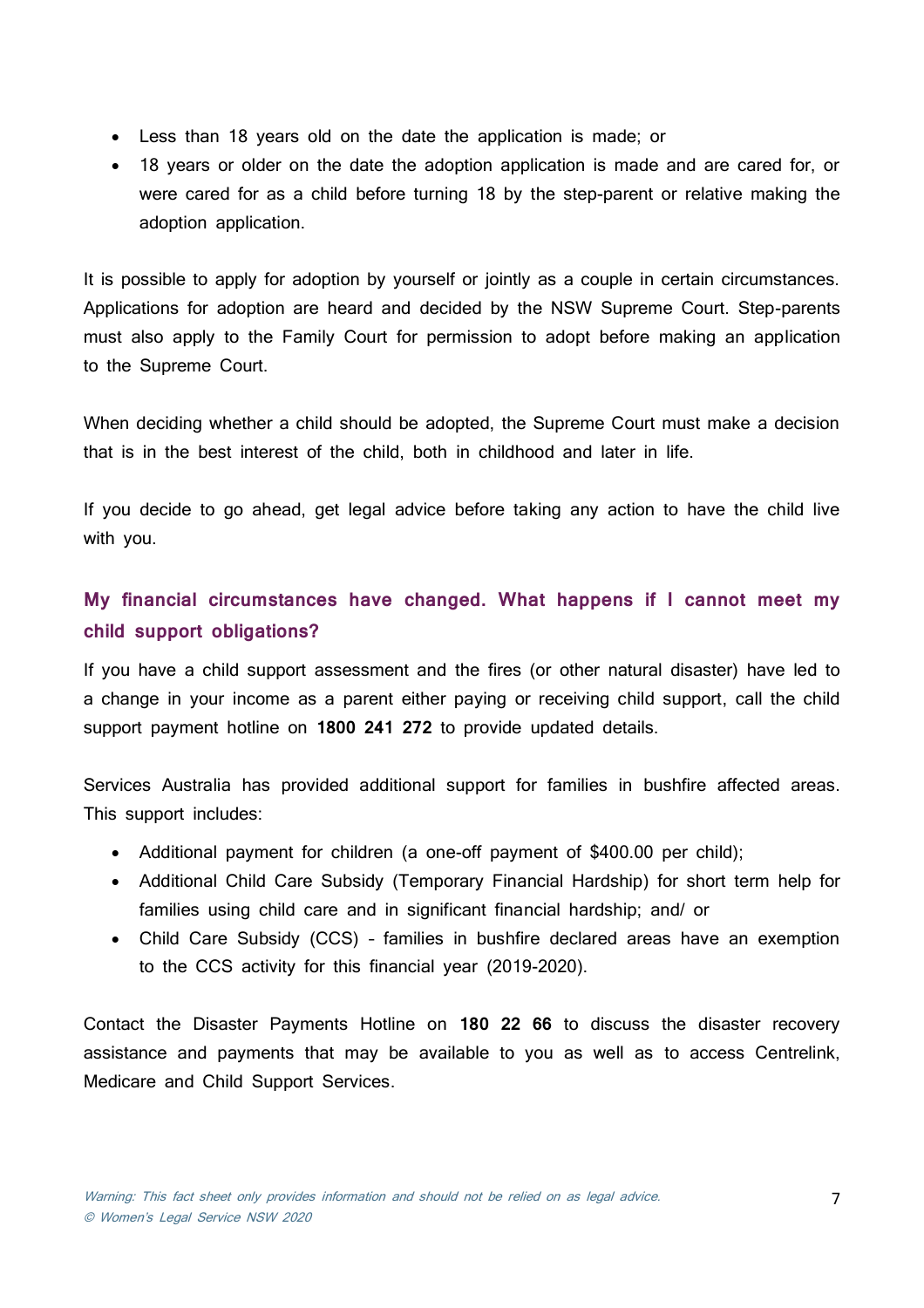Information about where to access, and links to the information on these payments is included in the 'Where to get help' section of this factsheet.

#### **Where to get help**

#### Family Law Courts

Tel: 1300 352 000 (National Enquiry Centre)

- Natural Disaster Factsheet
- Natural Disaster Replacement Document Request form

[http://www.federalcircuitcourt.gov.au/wps/wcm/connect/fccweb/reports-and-](http://www.federalcircuitcourt.gov.au/wps/wcm/connect/fccweb/reports-and-publications/publications/family-law/natural-disaster)

[publications/publications/family-law/natural-disaster](http://www.federalcircuitcourt.gov.au/wps/wcm/connect/fccweb/reports-and-publications/publications/family-law/natural-disaster)

Family Relationship Advice Line

Tel: 1800 050 321 Monday to Friday, 8:00am - 8:00pm / Saturday, 10:00am - 4:00pm

### Services Australia

Tel: 1800 241 272 (Child Support Hotline), Tel: 180 22 66 (Disaster Payments Hotline)

- Support for families in bushfire affected areas: [https://www.servicesaustralia.gov.au/individuals/news/support-families-bushfire-affected](https://www.servicesaustralia.gov.au/individuals/news/support-families-bushfire-affected-areas)[areas](https://www.servicesaustralia.gov.au/individuals/news/support-families-bushfire-affected-areas)
- Disaster Recovery Allowance: [https://www.servicesaustralia.gov.au/individuals/services/centrelink/nsw-bushfires](https://www.servicesaustralia.gov.au/individuals/services/centrelink/nsw-bushfires-september-2019-disaster-recovery-allowance)[september-2019-disaster-recovery-allowance](https://www.servicesaustralia.gov.au/individuals/services/centrelink/nsw-bushfires-september-2019-disaster-recovery-allowance)
- Australian Government Disaster Recovery Payment: [https://www.servicesaustralia.gov.au/individuals/services/centrelink/nsw-bushfires](https://www.servicesaustralia.gov.au/individuals/services/centrelink/nsw-bushfires-september-2019-australian-government-disaster-recovery-payment)[september-2019-australian-government-disaster-recovery-payment](https://www.servicesaustralia.gov.au/individuals/services/centrelink/nsw-bushfires-september-2019-australian-government-disaster-recovery-payment)

Legal Aid Disaster Response Legal Service NSW Tel: 1800 801 529 [www.https://disasterhelp.legalaid.nsw.gov.au/](http://www.https/disasterhelp.legalaid.nsw.gov.au/)

#### **LawAccess**

Tel: 1300 888 529 Monday to Friday, 9:00am - 5:00pm